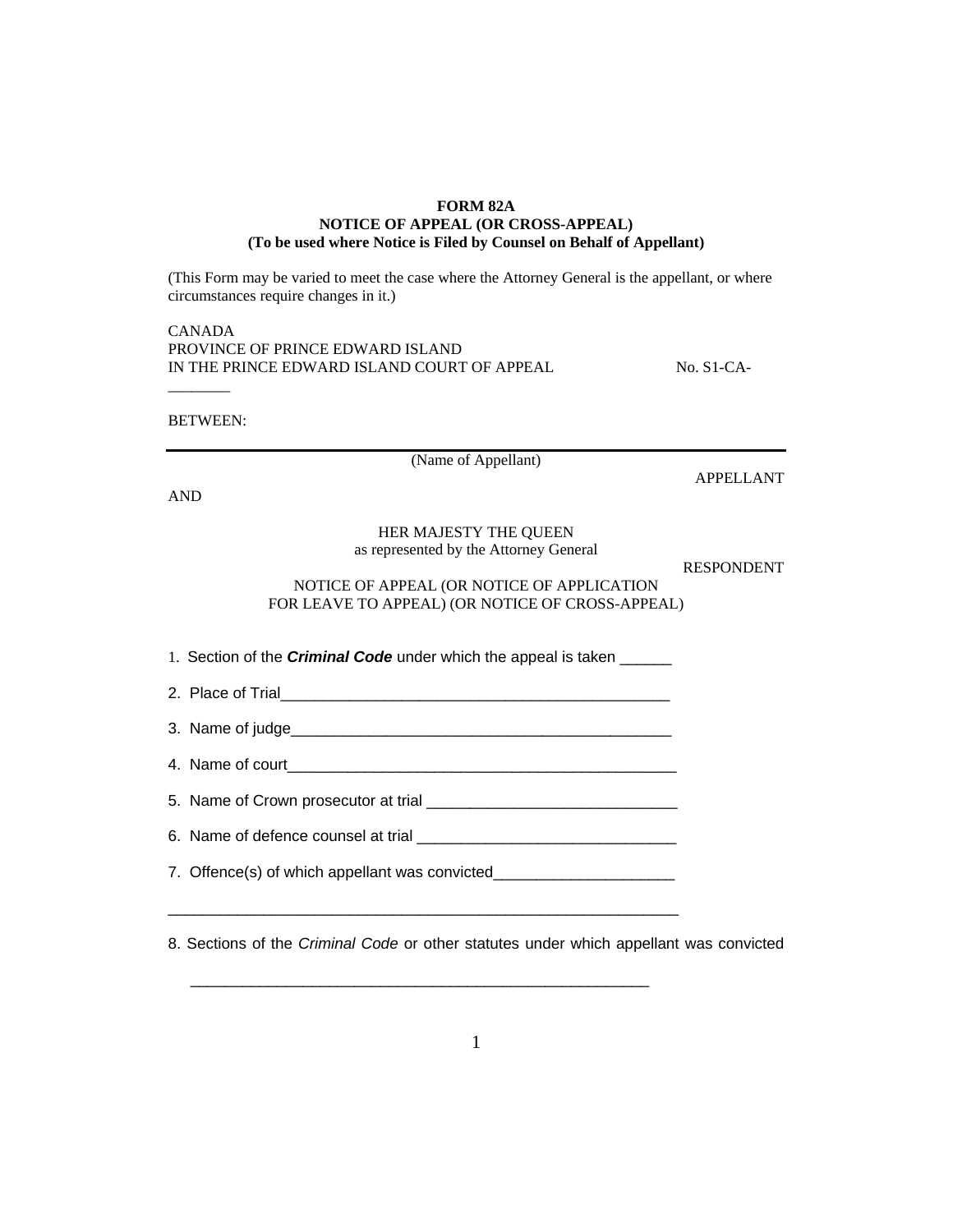|             | 14. If the appellant is in custody, place of incarceration______________________                                                                                                                                                                                                               |  |  |  |  |  |
|-------------|------------------------------------------------------------------------------------------------------------------------------------------------------------------------------------------------------------------------------------------------------------------------------------------------|--|--|--|--|--|
|             |                                                                                                                                                                                                                                                                                                |  |  |  |  |  |
|             |                                                                                                                                                                                                                                                                                                |  |  |  |  |  |
|             |                                                                                                                                                                                                                                                                                                |  |  |  |  |  |
|             |                                                                                                                                                                                                                                                                                                |  |  |  |  |  |
| applicable) | Take notice that the appellant (insert whichever of the following or such other as may be                                                                                                                                                                                                      |  |  |  |  |  |
|             | appeals against conviction on grounds involving a question of law alone;<br>(a)<br>applies for leave to appeal conviction on grounds involving a question of<br>(b)<br>fact alone or a question of mixed law and fact and, if leave is granted,<br>hereby appeals against the said conviction; |  |  |  |  |  |
|             | applies for leave to appeal against sentence and, if leave is granted,<br>(c)<br>hereby appeals against sentence; or                                                                                                                                                                           |  |  |  |  |  |
|             | appeals against the acquittal of the respondent on grounds involving a<br>(d)<br>question of law alone.                                                                                                                                                                                        |  |  |  |  |  |
|             | The grounds of appeal are annexed hereto as "Appendix A"                                                                                                                                                                                                                                       |  |  |  |  |  |
|             |                                                                                                                                                                                                                                                                                                |  |  |  |  |  |
|             |                                                                                                                                                                                                                                                                                                |  |  |  |  |  |
| Note:       | If the appellant had a right to be tried by judge and jury originally but chose a<br>judge alone, the appellant would have the right to be tried by judge and jury if a<br>new trial is ordered but only if the appellant indicates a desire to be so tried in<br>this notice.                 |  |  |  |  |  |
|             | If a new trial is ordered and the appellant would have the right to trial by judge and jury,<br>does the appellant wish trial by judge and jury? Yes _____ No ____                                                                                                                             |  |  |  |  |  |
|             |                                                                                                                                                                                                                                                                                                |  |  |  |  |  |
|             |                                                                                                                                                                                                                                                                                                |  |  |  |  |  |